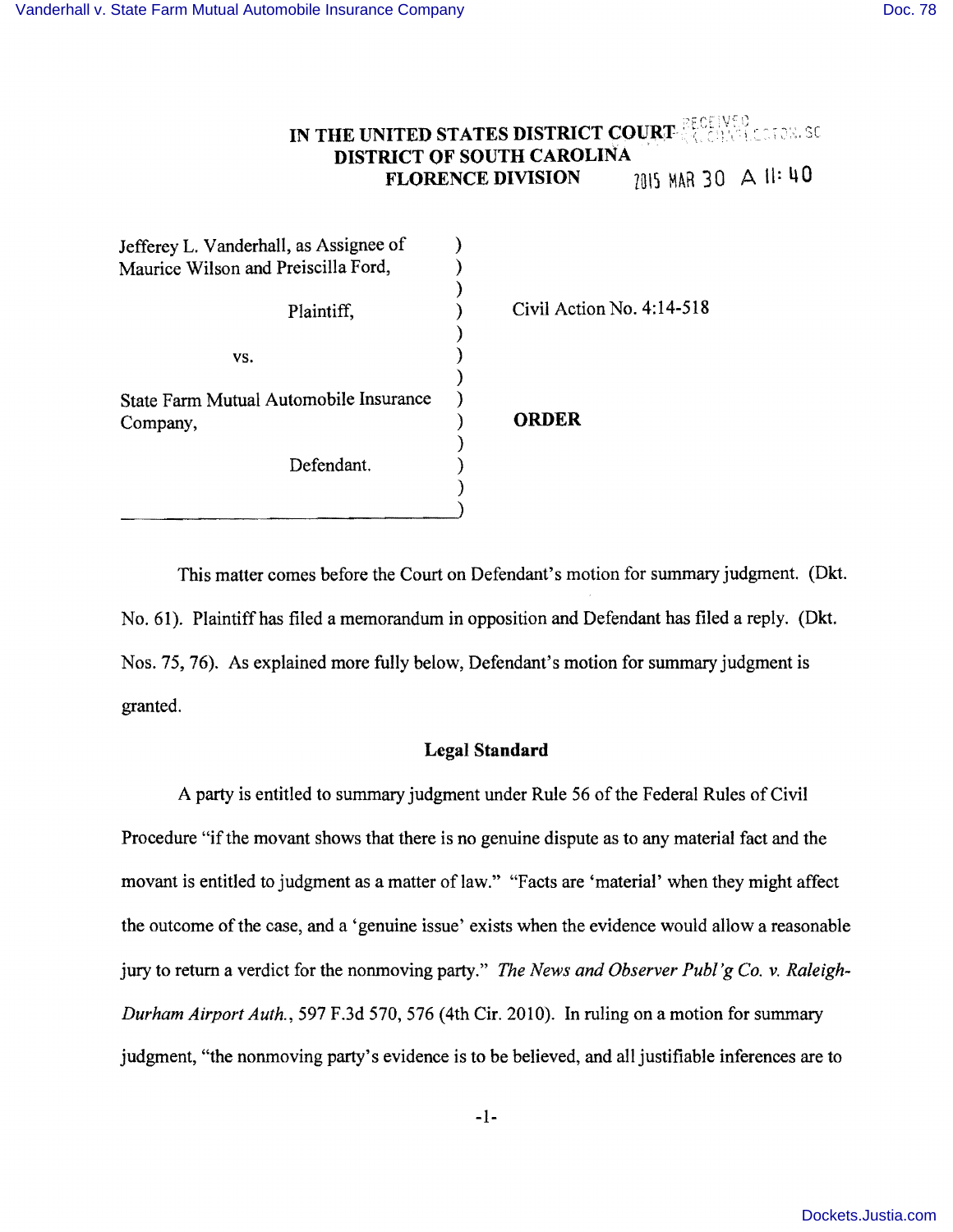be drawn in that party's favor."  $Id$ .

#### **Factual Background**

On August 21, 2011, Jeffrey Vandenhall, then twenty-three years old and returning from his job at Homes Motor Lodge in Florence, South Carolina, was struck while riding his bicycle by a truck driven by Maurice Washington. (Dkt. No. 61-2 at 2; 75 at 3). Mr. Vanderhall suffered severe injuries as a result of this collision and was unconscious for approximately a week after the accident. (Dkt. No. 61-5 at 4). On August 23,2011, Mr. Vanderhall's mother, Teresa Vanderhall, contacted the Hyman Law Firm and a member of the firm came to Mr. Vanderhall's hospital room. Mr. Vanderhall underwent surgery on August 23,2011, and remained unconscious. *(ld,* Dkt. No. 61-2 at 3). The law firm took a picture of Mr. Vanderhall in his hospital bed to document "the severity of his injuries." *(Id.)*. That same day, August 23, 2011, Teresa Vanderhall executed a retainer agreement with the Hyman Law Firm on behalf of Jeffrey Vanderhall, indicating that she was the "GAL for Jeffrey." (Dkt. No. 61-10). It is uncontested that at the time, Teresa Vanderhall had not been appointed the guardian ad litem for Jeffrey Vanderhall and that he, then being unconscious, was an incapacitated person under South Carolina law. (Dkt. No. 75 at 3).

One day later, on August 24,2011, William Hatfield, an attorney with the Hyman Law Firm, wrote State Farm Insurance Company regarding Jefferey Vanderhall. Mr. Hatfield indicated that his firm "represents Jefferey L. Vanderhall" and that Mr. Vanderhall had suffered a severe spinal cord injury on August 21, 2011, as a result of being struck by a vehicle operated by Maurice Washington and owned by its insured, Priscilla J. Ford. The picture of Mr. Vanderhall lying in his hospital bed was included with the letter. Mr. Hatfield informed State Farm that he

-2-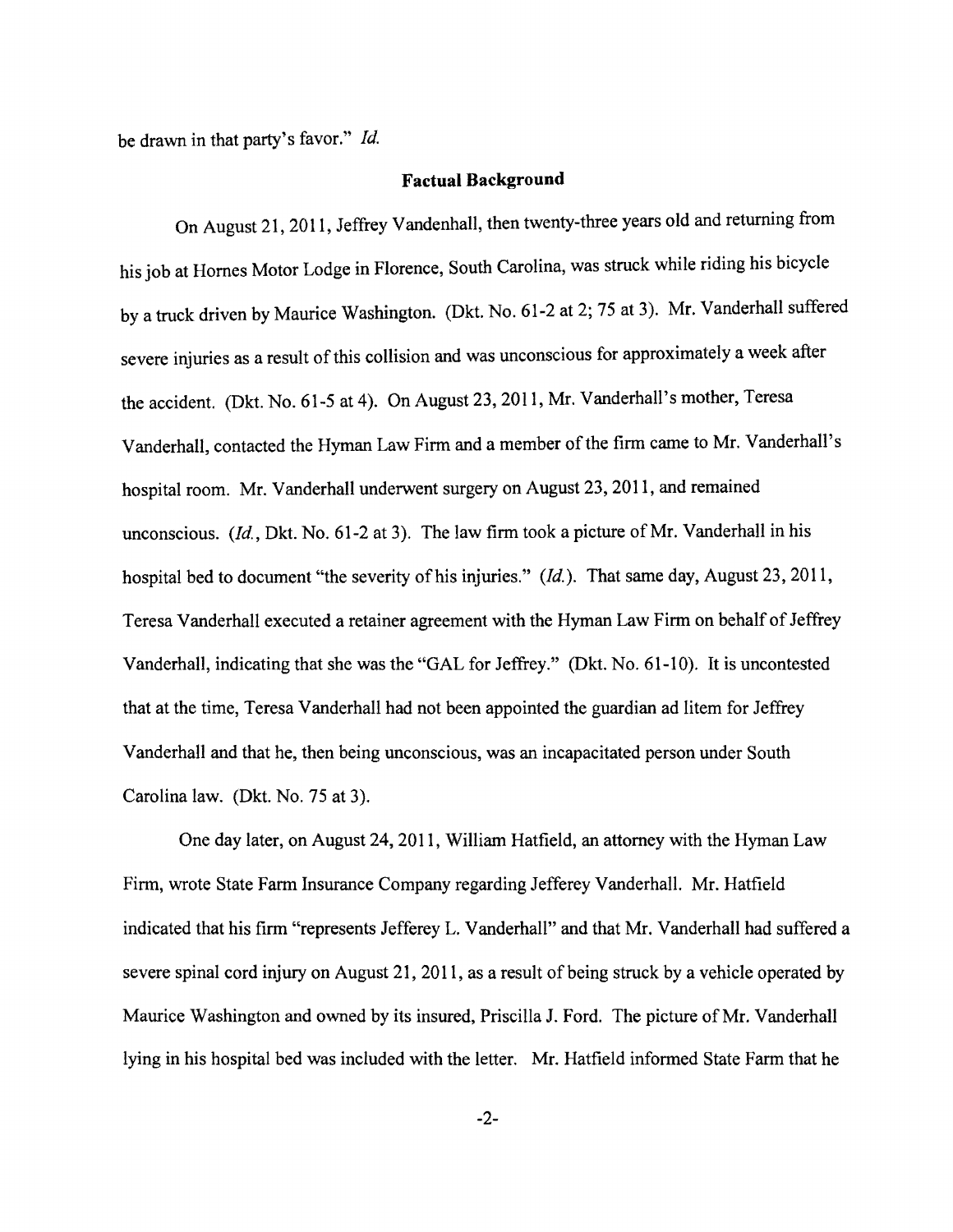had made inquiry to a State Fann clerical employee named Veronica and she advised him that there was \$25,000 of liability coverage on the vehicle. (Dkt. No. 61-2).

Mr. Hatfield then stated in the August 24, **2011** letter to State Fann that he would give the carrier "one opportunity to settle this claim by tendering ... liability limits in exchange for a Covenant Not to Execute provided that said tender is made in writing on or before Friday, September 2, 2011, at noon." (Id. at 3). Mr. Hatfield further explained that if State Farm refused to tender its limits by the stated deadline, the offer would be withdrawn and the Plaintiff would proceed to sue Maurice Washington for negligence and Priscilla Ford for negligent entrustment. *(Id.).* Mr. Hatfield, in a separate paragraph following the threat of a subsequent lawsuit, stated that should a jury return a verdict in excess of liability insurance limits, "we will seek to collect any judgment from the personal assets of Maurice Washington and Priscilla J. Ford." (Id.).

State Fann responded to Mr. Hatfield's August 24,2011 letter on September 1,2011, indicating that the carrier was "willing to settle your client's claim for \$25,000 in exchange for a covenant not to execute." The letter then stated: "This settlement is inclusive of all economic damages, known and unknown, and any liens, assignments or statutory rights of recovery." (Dkt. No. 61-3). It is uncontested that this proposed language is standard language in settlement agreements and covenants not to execute in South Carolina. (Dkt. No. 53-1 at 2,6; 61-9 at 4-5).

Plaintiff asserted (and the Court concurs) that the additional language proposed constituted a counter offer and a rejection of Plaintiff's August 24, 2011 offer. Thereafter, Plaintiff entered into an agreement with Maurice Washington and Priscilla Ford that provided (1) a confession of judgment of \$7 million; and  $(2)$  a covenant not execute against Mr. Washington and Ms. Ford beyond the policy limits, which also provided for protection of Washington and

-3-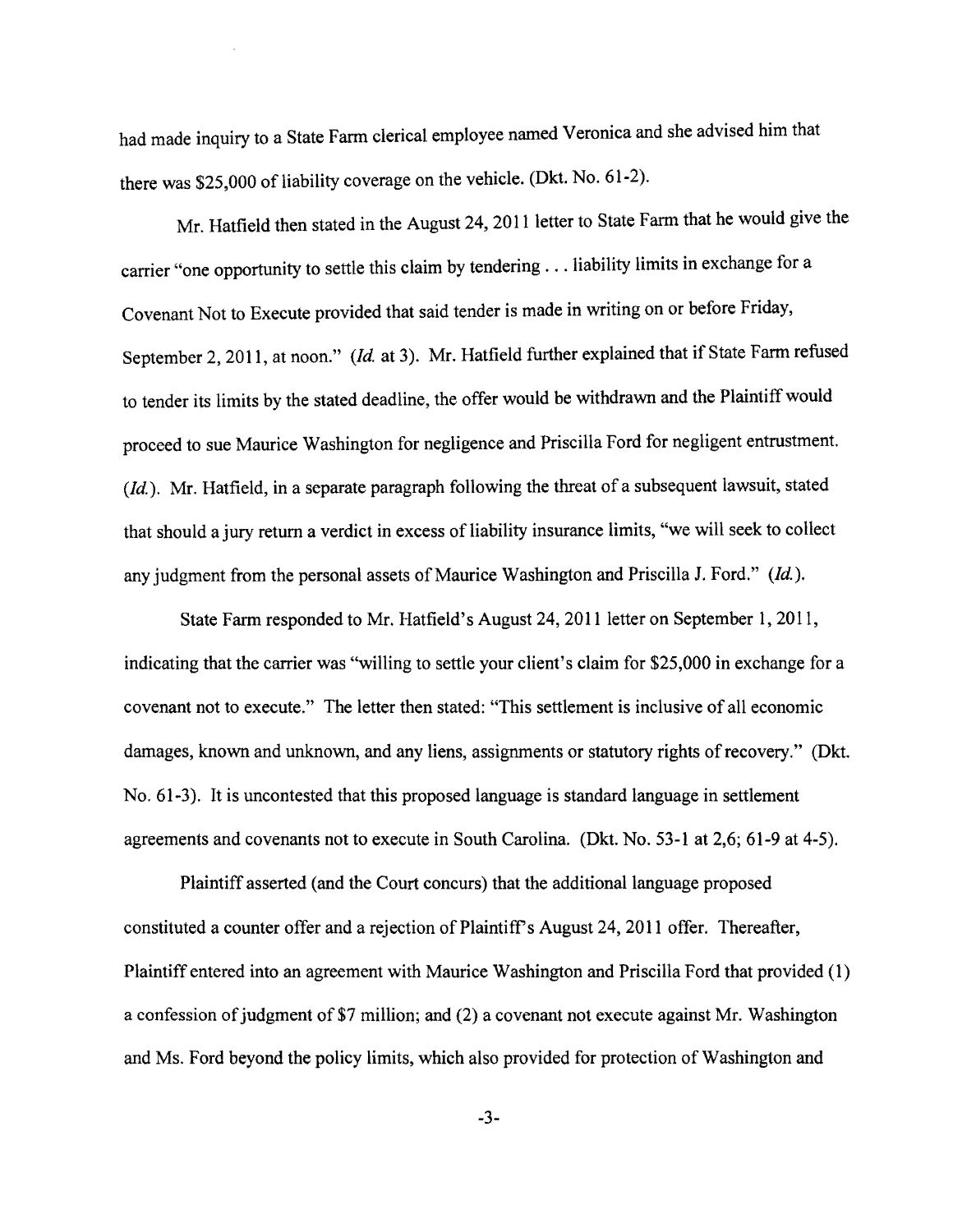Ford against any liens or other claims by third parties. (Dkt. No. 1-1 at 11-13, 17-18, 22-24).

Plaintiff, now as an assignee of Washington and Ford, filed suit in the Florence County Court of Common Pleas asserting claims against State Farm for breach of implied covenant of good faith and fair dealing, breach of contract, breach of fiduciary duty, judicial estoppel, and attorneys' fees. (Dkt. No. 1-1 at 3-10). Defendant thereafter timely removed the action to United States District Court and subsequently moved for summary judgment. (Dkt. No. 1, 61).

#### **Discussion**

## A. The settlement offer of August 24,2011 was a legal nullity and cannot constitute a lawful basis of a bad faith claim.

Plaintiffs counsel asserts he was retained to represent Jefferey Vanderhall on August 23, 2011, when Plaintiff's mother Teresa Vanderhall executed a retainer agreement on behalf of her son. It is undisputed that the mother's representation that she was Jefferey Vanderhall's guardian ad litem was untrue and that no court had authorized her to act on behalf of her then unconscious and incapacitated son. Plaintiff responds that Mr. Vanderhall was "mildly retarded" and his mother "always acted as Jefferey's guardian and has always handled his finances." (Dkt. No. 75 at 3). Plaintiff further argues that Ms. Vanderhall essentially was an implied agent of her son and had the inherent authority to employ counsel and presumably make an offer of settlement of his legal claims. (Jd. at 8).

Plaintiffs position ignores the well-settled law of South Carolina regarding court protection of incapacitated persons. Under South Carolina law, an "incapacitated person" includes "any person who is impaired by reason of physical illness or disability ... to the extent that he lacks sufficient understanding or capacity to make or communicate responsible decisions

-4-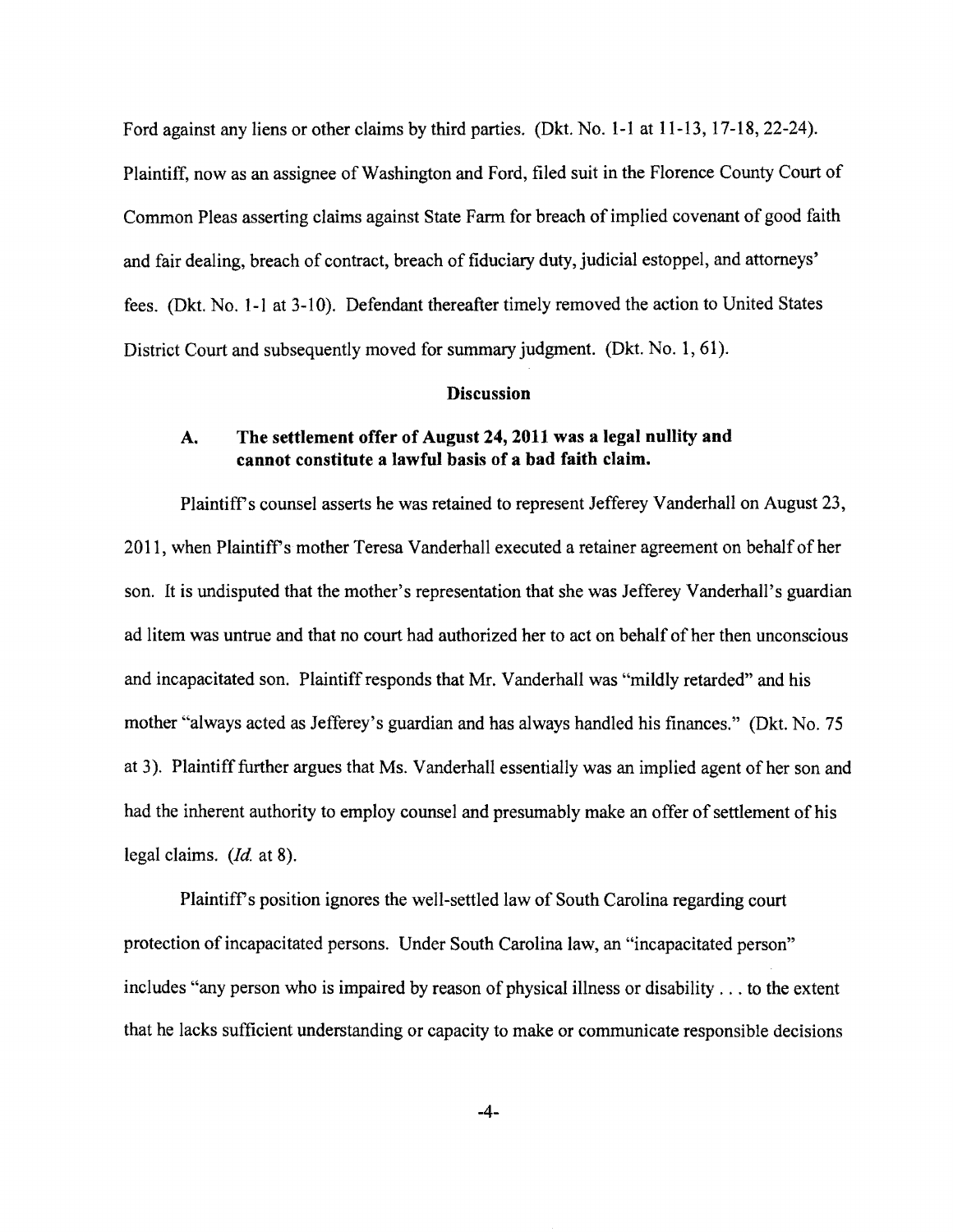concerning his person or property." S.C. Code Ann. § 62-5-101. An attorney seeking to assist an incapacitated person may undertake "reasonably necessary protective action" on behalf of an incapacitated person that includes "seeking the appointment of a guardian ad litem, conservator or guardian." S.C. App. Court Rule 407, Rule 1.14(b). Thus, a lawsuit brought on behalfof an incapacitated person is normally brought by a court-appointed representative, such as a guardian, guardian ad litem, or conservator, and a court is compelled to appoint a guardian ad litem for an incapacitated person if a lawsuit is brought without a court-appointed representative of the incapacitated person. *See* S.C. Code Ann. §§ 62-5-304, 62-5-424 (17); S.C. R. Civ. P 17(c); *Wilson v. Ball,* 523 S.E. 2d 804, 806 (S.C. App. 1999). Moreover, a binding settlement involving an incapacitated person that is greater than \$2,500 can be made only with court approval. S.C. Code Ann. § 62-5-433.

In this matter, the purported retainer agreement was a legal nullity. Ms. Vanderhall executed the agreement on behalf of her son by falsely representing a legal status as a guardian ad litem that she did not have. She also had no implied authority to act on her son's behalf beyond seeking an appointment that would authorize her to act on her incapacitated son's behalf. The right to act on behalf of an incapacitated person in legal proceedings and in the assertion of legal rights and claims is subject to court appointment and supervision, not unilateral action as was undertaken here by the mother and the purported counsel of her incapacitated son. Thus, at the time that Mr. Hatfield wrote State Farm, he had no legally binding retainer agreement with Mr. Vanderhall and had no authority to act on his behalf. Moreover, he certainly did not have the authority to make a binding offer of settlement since such an offer is binding only with court

-5-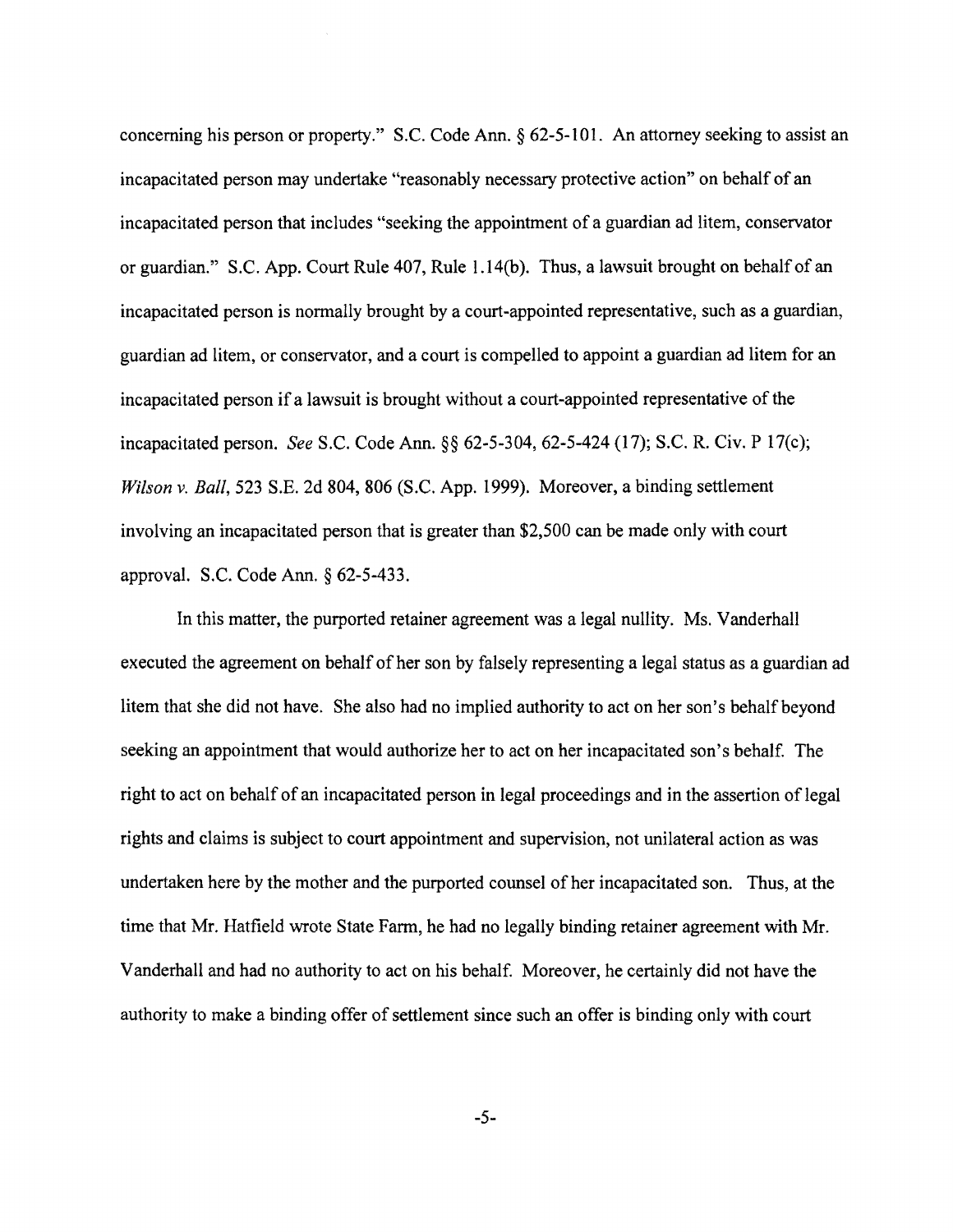approval.<sup>1</sup>

Because the August 24, 2011 letter offering to settle Mr. Vanderhall's claims while he lay unconscious in his hospital bed was written without legal authority, it is simply legal stardust of no effect or consequence.<sup>2</sup> As such, it cannot form the basis of a bad faith claim against the Defendant since no valid offer was actually made. On this basis alone, Defendant is entitled to summary judgment.

# B. A reasonable jury could not conclude that State Farm's September 1, 2011 response to Plaintiff counsel's purported offer of August 24, 2011 constituted bad faith, and Defendant is entitled to summary judgment as a matter of law on all claims asserted by Plaintiff.

Even assuming Plaintiff had made a valid settlement offer to Defendant in the August 24,

2011 letter, the Court finds that State Farm's response cannot be shown to constitute bad faith under South Carolina law. An insurer under South Carolina law acts in bad faith in declining to accept a settlement offer only if there is "no reasonable basis to support the insurer's decision." *Helena Chem. Co.* v. *Allianz Underwriters Ins. Co.,* 594 S.E. 2d 455, 464 (S.C. 2004); *Doe* v. South Carolina Med. Malpractice Liab. Joint Underwriting Ass'n, 557 S.E. 2d 670, 674 (S.C.

2001). Thus, the critical question raised by a motion for summary judgment in a bad faith refusal

<sup>&</sup>lt;sup>1</sup> Plaintiff references *Banker Trust of South Carolina v. Bruce*, 323 S.E. 2d 523, 532 (S.C. Ct. App. 1984) for the proposition that an attorney may be retained by an agent. In that matter, a husband was found to have been acting as an agent for his wife, who was a fully competent adult. This case is clearly distinguishable from the situation where, as here, the client is an incapacitated person and the right to act on behalf of such an incapacitated person must be must be pursuant to court order and supervision.

<sup>&</sup>lt;sup>2</sup> The best evidence that Mr. Hatfield lacked authority to make a binding offer is that had State Farm unqualifiedly accepted the offer and tendered payment, Mr. Vanderhall could have later renounced the settlement since it was not authorized by any court and was made by a lawyer without a valid retainer agreement and his mother without a valid GAL appointment.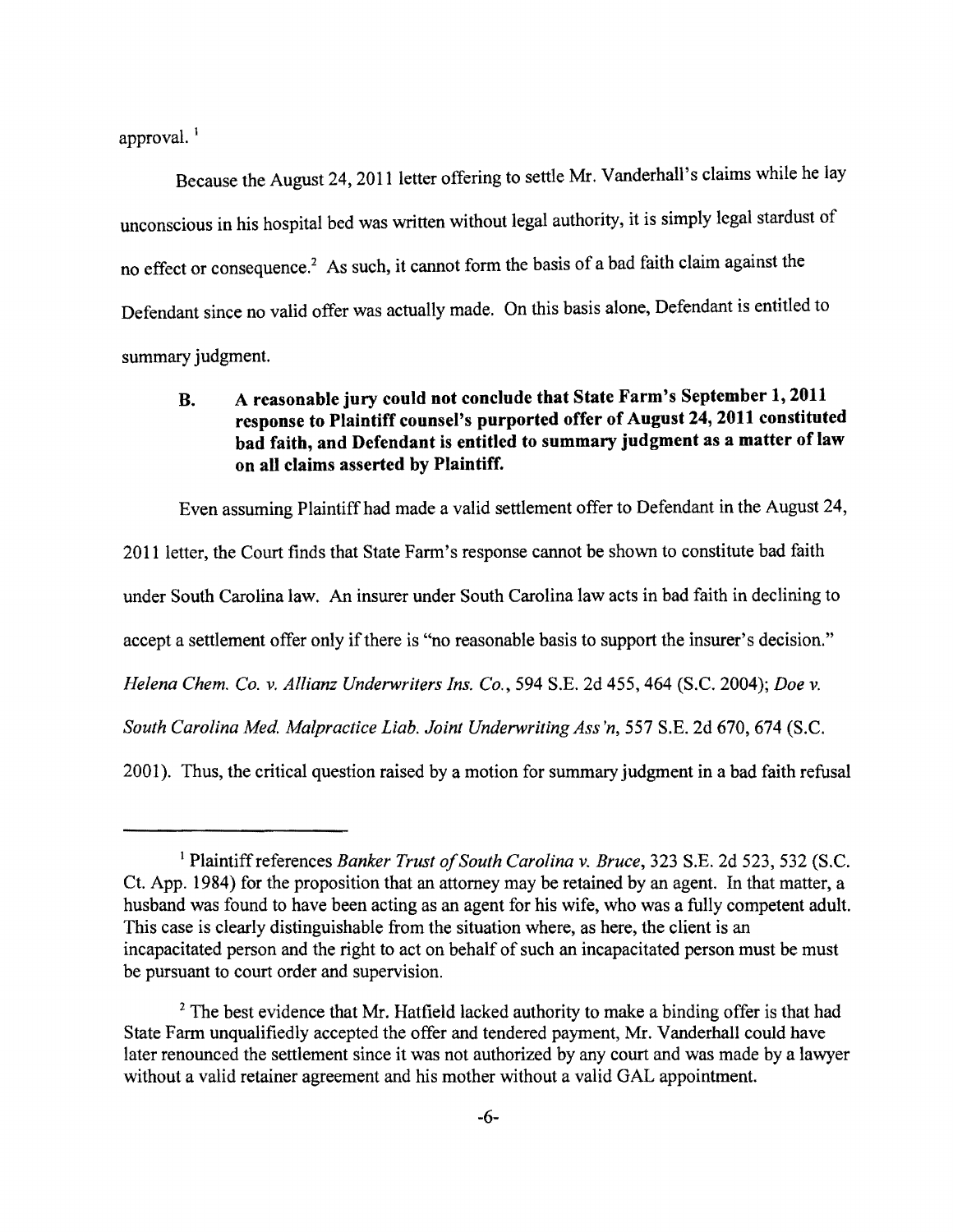to settle case is whether, taking the evidence in a light most favorable to the nonmoving party, there sufficient evidence upon which a reasonable jury could find that the carrier acted without any reasonable basis? In other words, assuming that a valid offer of settlement had been made by Plaintiff to State Farm, was there any reasonable basis for State Farm to propose the insertion of the additional language that the settlement was "inclusive of all economic damages, known and unknown, and any liens, assignments or statutory rights of recovery?"

The original "offer" extended by Plaintiff on August 24, 2011, was ambiguous and did not expressly state whether or not the proposed settlement included all damages, both known and unknown, or whether it included all outstanding liens and other potential claims against the alleged tortfeasors. This standard language was of considerable potential benefit to alleged tortfeasors Washington and Ford because the full extent of the Plaintiff's injuries was not yet known or knowable (he had just suffered his injuries three days earlier and was still unconscious) and the full amount of potential liens and third party claims had not yet been established. Plaintiff's response, that these potential claims were not part of the settlement offer and constituted a counter offer, demonstrates the reasonableness and the necessity of the carrier's inquiry. Had the carrier not made the inquiry, the case could have been settled on the inaccurate assumption that future damages arising from the August 21, 2011 accident and potential third party claims had been addressed in settlement. Moreover, it would have been imminently reasonable for the carrier to refuse to pay policy limits if the Plaintiff would still be free to file a subsequent suit against the carrier's insureds for future damages not known at the time of the settlement. The reasonableness of the carrier's efforts to add the additional language to the settlement terms is aptly demonstrated by the fact that similar language was included for

-7-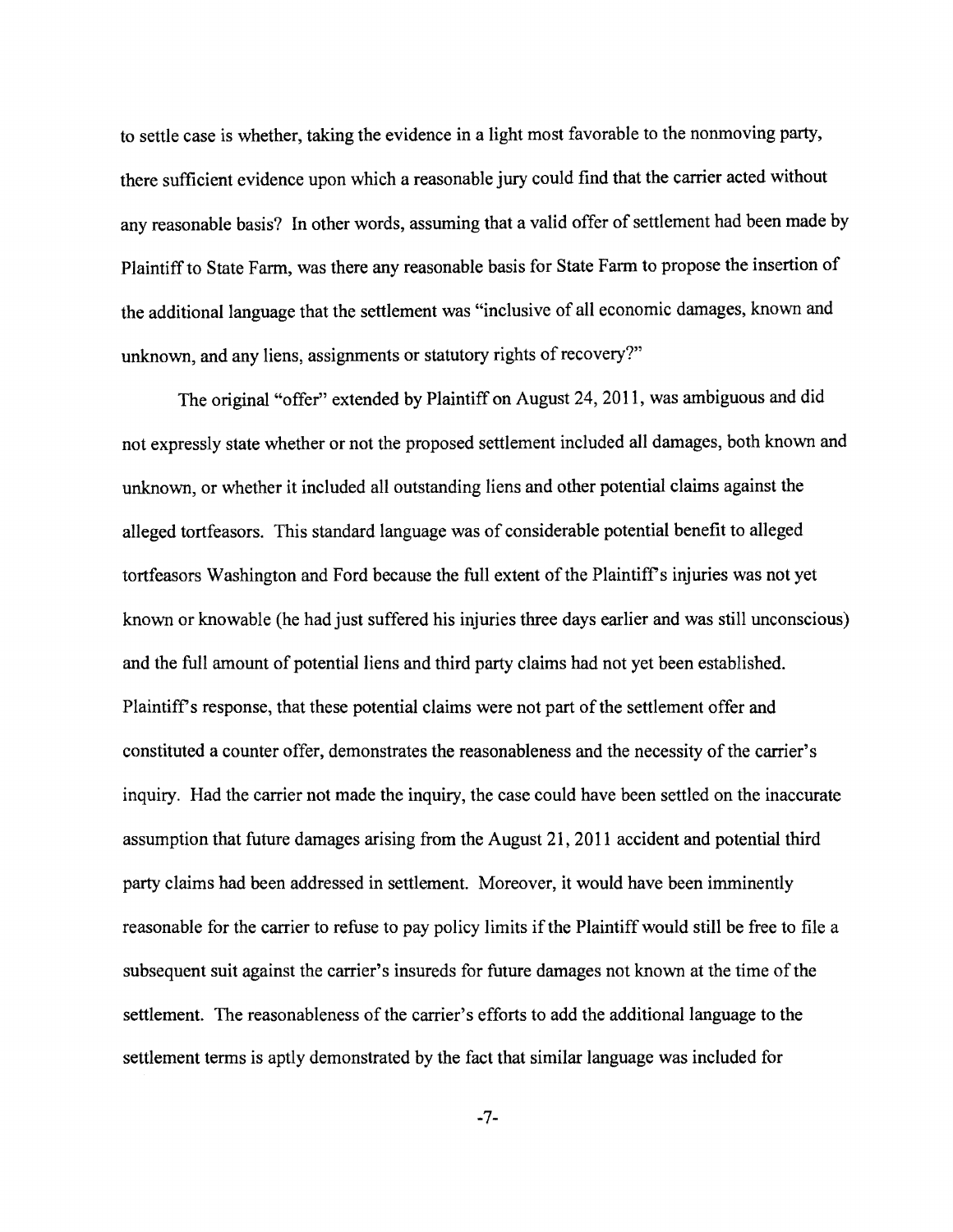Washington's and Ford's benefit at the time they entered into the settlement agreement/covenant not to execute with Plaintiff. (Dkt. No. **1-1** at 23).

Plaintiff argues vigorously that the carrier acted in bad faith because State Farm may have realized some benefit by the inclusion of the proposed language. Any potential benefit to State Farm from the inclusion of the additional language would have been minimal but the test is not whether the carrier mayor may not have benefitted from the proposed counter offer. The critical issue is whether there was a reasonable basis to insert the proposed language in the settlement when considering the best interest of the carrier's insureds. Since there was clearly a potential benefit to the insured, there was a reasonable basis for the Defendant to have proposed the additional language and such action cannot, as a matter of law, constitute the basis of a claim of bad faith.

All of Plaintiff's asserted claims, including breach of covenant of good faith and fair dealing, breach of contract, and breach of fiduciary duty, are grounded on the alleged bad faith of State Farm in proposing the additional language in its letter of September 1, 2011. Since the Court has found that no evidence of bad faith is present on this record, Defendant is entitled to summary judgment as a matter of law on all counts.

#### **Conclusion**

The Court finds that the alleged offer of settlement made by letter of August 24, 2011, was not a legally valid or enforceable offer and, as such, cannot form the basis of a claim of bad faith refusal to settle. Further, the Court finds that even had a valid settlement offer had been made by way of the August 24, 2011 letter, Defendant would nonetheless be entitled to summary judgment because the Defendant's proposal of additional language in the settlement agreement

-8-